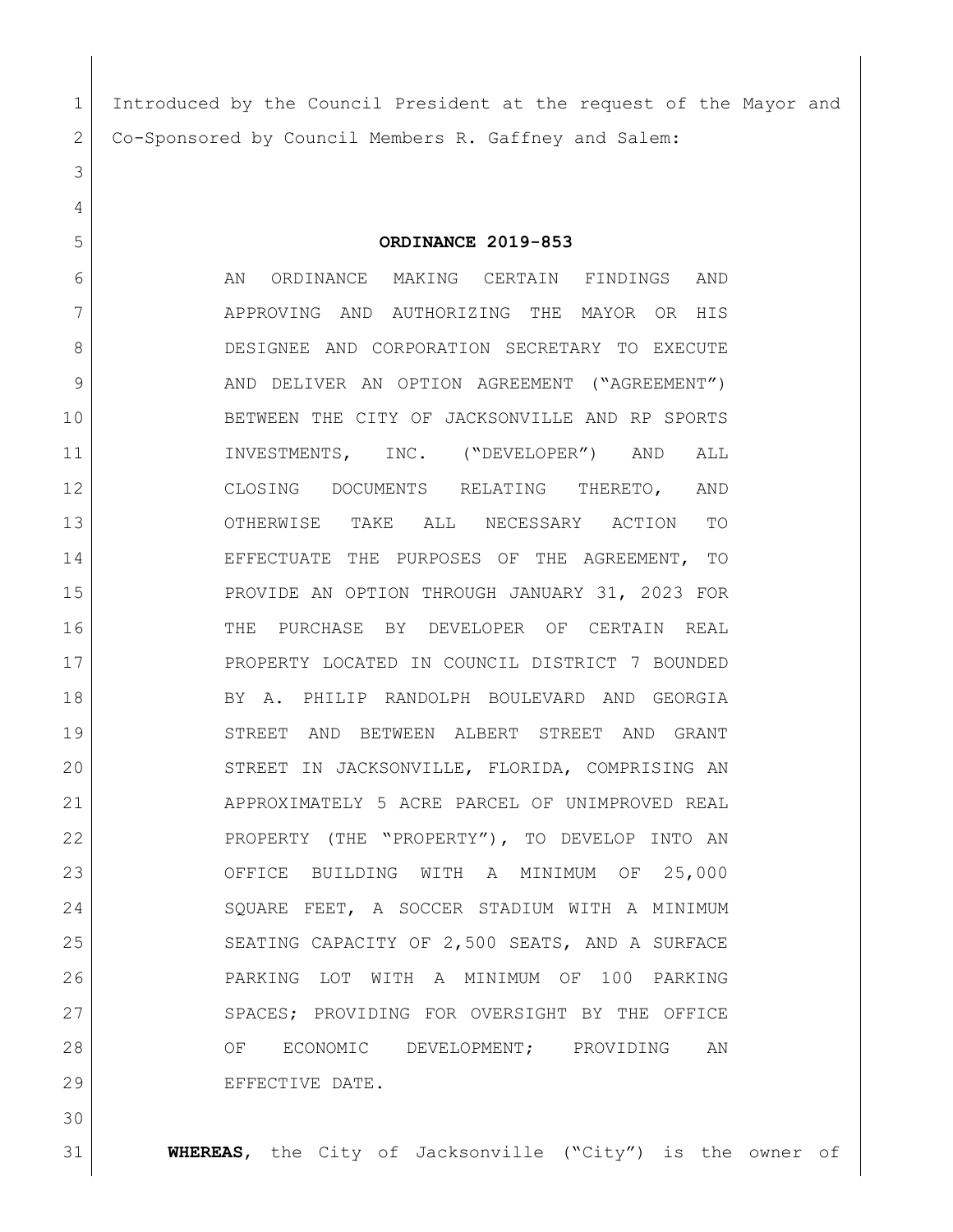approximately 5 acres of unimproved real property comprised of 2 multiple, adjacent parcels located generally at the northeast 3 intersection of A. Philip Randolph Boulevard and Albert Street, just north of Arlington Expressway, as further detailed on **Exhibit 1** attached hereto (the "Property"); and

 **WHEREAS**, RP Sports Investments, Inc. ("Developer") intends to purchase and develop the Property to include a minimum of a 25,000 8 | square foot office building, a soccer stadium with a minimum of 2,500 seats, and a surface parking lot with a minimum of 100 10 parking spaces (the "Project"); and

 **WHEREAS**, in the event the Developer closes on the Property but 12 fails to commence construction of the Project by January 31, 2024, 13 | then title to the Property shall revert to the City; the City has the option to repurchase the Property in accordance with the 15 repurchase option in the Agreement; and

 **WHEREAS**, in the event the Developer fails to substantially complete the Project by July 31, 2025, the City may elect to have the Developer pay the fair market value of the Property as determined by a Florida certified appraisal; and

 **WHEREAS,** the Property is not eligible to be placed on the affordable housing inventory list in that it does not have a current or planned zoning of AGR (Agricultural), CRO (Commercial Residential Office), RHD (Residential High Density) RLD (Residential Low Density), RMD (Residential Medium Density), RR (Rural Residential), RO (Residential/Office), nor is it located within a Planned Unit Development with residential entitlements; and

 **WHEREAS**, the City's Office of Economic Development ("OED") has reviewed the application submitted by the Developer for community development, and, together with representatives of the City, negotiated the Option Agreement ("Agreement") and, based upon the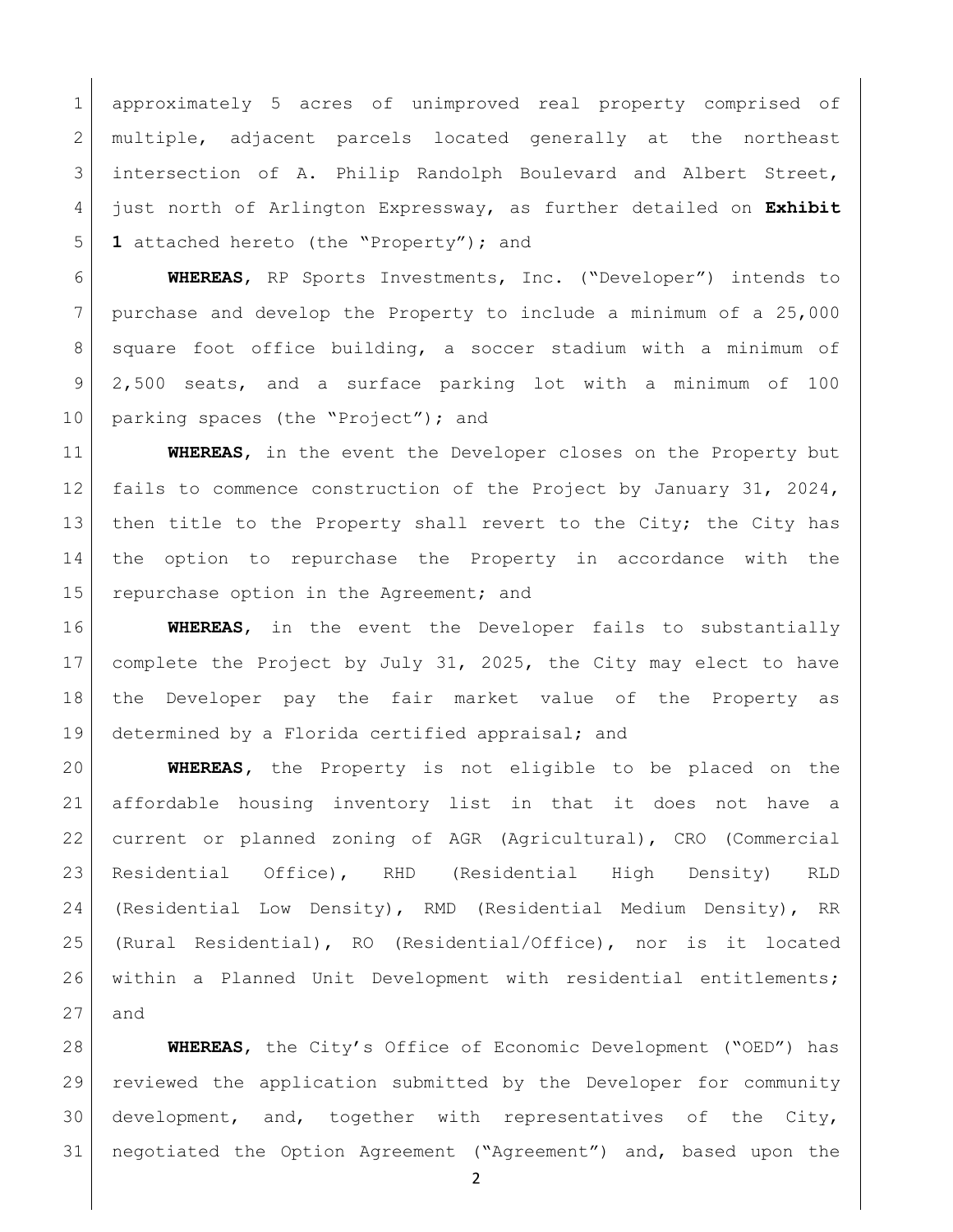contents of the Agreement, has determined the Agreement and the 2 uses contemplated therein to be in the public interest, and has 3 determined that the public actions and property conveyance contemplated in the Agreement take into account and give consideration to the long-term public interests and public interest benefits to be achieved by the City; and

 **WHEREAS,** supporting the Project will redevelop a vacant property in the East Jacksonville neighborhood, eliminate blight conditions in the area, and provide job opportunities to residents 10 of the area; now, therefore

**BE IT ORDAINED** by the Council of the City of Jacksonville: **Section 1. Findings.** It is hereby ascertained, determined, found and declared as follows:

(a) The recitals set forth herein are true and correct.

 (b) The location of the Developer's project in Jacksonville, Florida, ("Project") is more particularly described in the Economic Development Agreement. The Project will promote and further the 18 public and municipal purposes of the City.

 (c) Enhancement of the City's tax base and revenues, are matters of State and City policy and State and City concern in order that the State and its counties and municipalities, including the 22 City, shall not continue to be endangered by unemployment, underemployment, economic recession, poverty, crime and disease, and consume an excessive proportion of the State and City revenues because of the extra services required for police, fire, accident, health care, elderly care, charity care, hospitalization, public housing and housing assistance, and other forms of public protection, services and facilities.

 (d) The provision of the City's assistance as identified in the Economic Development Agreement is necessary and appropriate to make the Project feasible; and the City's assistance is reasonable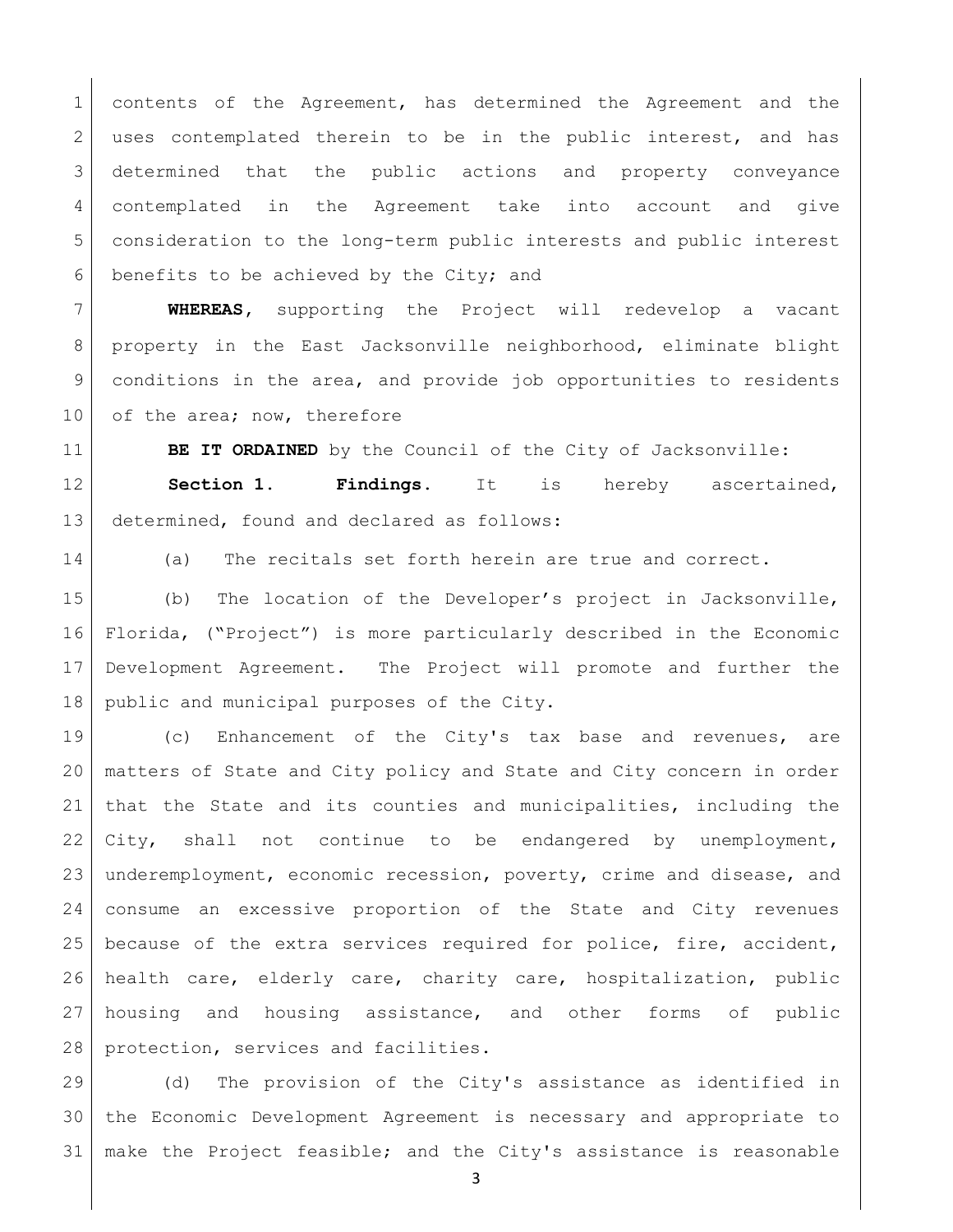1 and not excessive, taking into account the needs of the Developer to 2 make the Project economically and financially feasible, and the extent of the public benefits expected to be derived from the Project, and taking into account all other forms of assistance available.

 (e) The Developer is qualified to carry out and complete the construction and equipping of the Project, in accordance with the 8 Economic Development Agreement.

9 (f) The authorizations provided by this Ordinance are for public uses and purposes for which the City may use its powers as a county, municipality and as a political subdivision of the State of Florida and may expend public funds, and the necessity in the public interest for the provisions herein enacted is hereby declared as a matter of legislative determination, and the conveyance contemplated hereby is authorized by ordinance pursuant to Section 122.421(a), *Ordinance Code*.

 (g) This Ordinance is adopted pursuant to the provisions of Chapters 163, 166 and 125, Florida Statutes, as amended, the City's Charter, and other applicable provisions of law.

 **Section 2. Approval and Authorization.** There is hereby 21 approved and the Mayor, or his designee, and the Corporation 22 Secretary, are hereby authorized to execute and deliver on behalf 23 of the City the Option Agreement between the City of Jacksonville and Developer, in substantially the form placed **On File** with the Legislative Services Division (the "Agreement"), and all such other documents necessary or appropriate to effectuate the purpose of this Ordinance (with such "technical" changes as herein authorized). The Agreement provides the Developer with the option to purchase the Property through January 31, 2023 and provides for title to the Property to revert to the City if the Project does not commence construction of the Project by January 31, 2024, and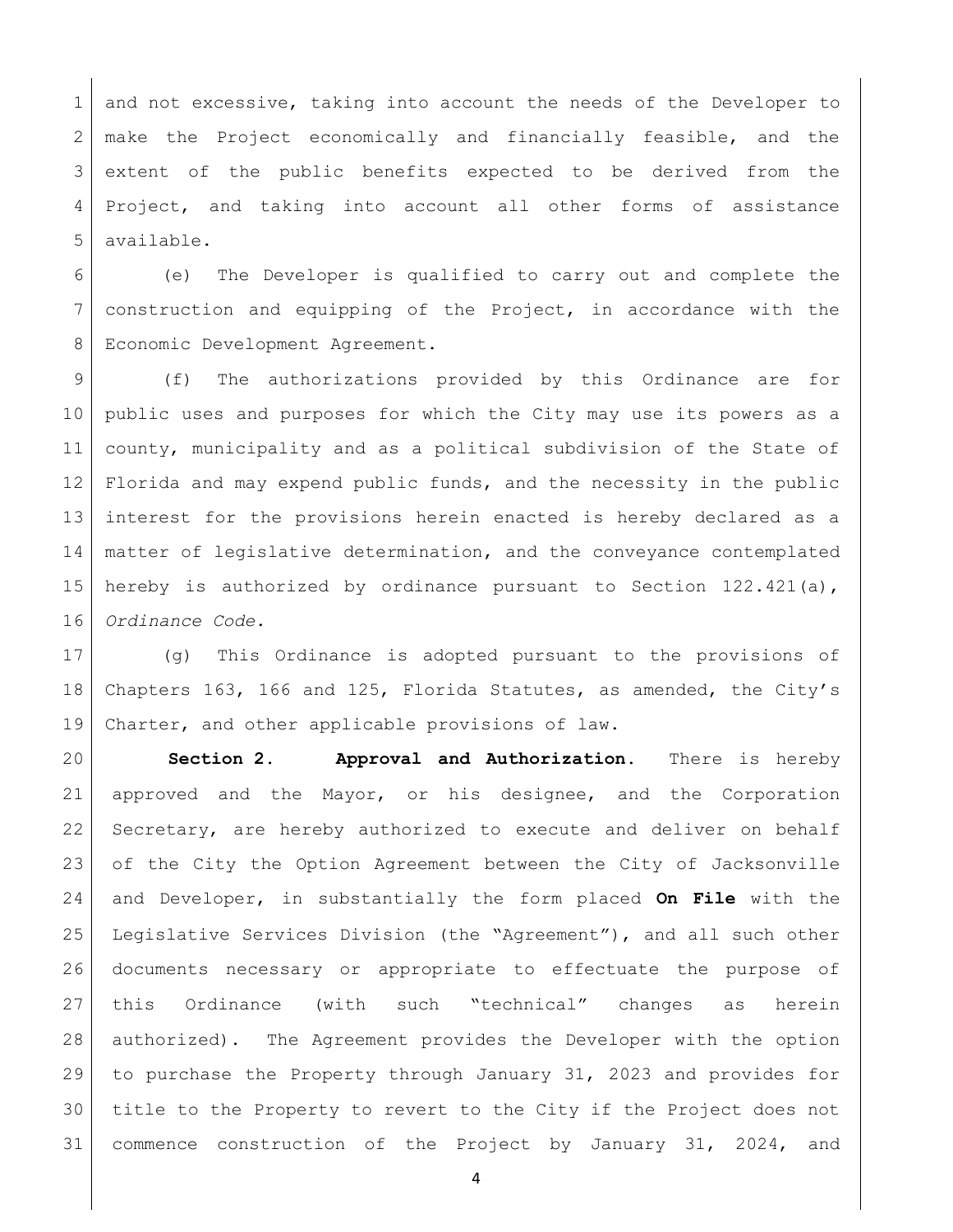1 requires the Developer to pay fair market value for the Property if 2 the Project is no substantially complete by July 31, 2025.

3 The Agreement and related documents may include such 4 additions, deletions and changes as may be reasonable, necessary and incidental for carrying out the purposes thereof, as may be acceptable to the Mayor, or his designee, with such inclusion and acceptance being evidenced by execution of the Agreement by the Mayor, or his designee; provided however, no modification to the Agreements may increase the financial obligations or liability of the City to an amount in excess of the amount stated in the Agreements or decrease the financial obligations or liability of 12 | the Developer, and any such modification shall be technical only and shall be subject to appropriate legal review and approval by 14 the Office of General Counsel. For purposes of this Ordinance, the term "technical changes" is defined as those changes having no financial impact to the City, including, but not limited to, changes in legal descriptions or surveys, ingress and egress, easements and rights of way, design standards, access and site plan, resolution of title defects, if any, and other non- substantive changes that do not substantively increase the duties and responsibilities of the City under the provisions of the Agreements.

 **Section 3. Oversight.** The OED shall provide oversight and administration of the Agreement for the duration thereof.

 **Section 4. Effective Date.** This Ordinance shall become effective upon signature by the Mayor or upon becoming effective without the Mayor's signature.